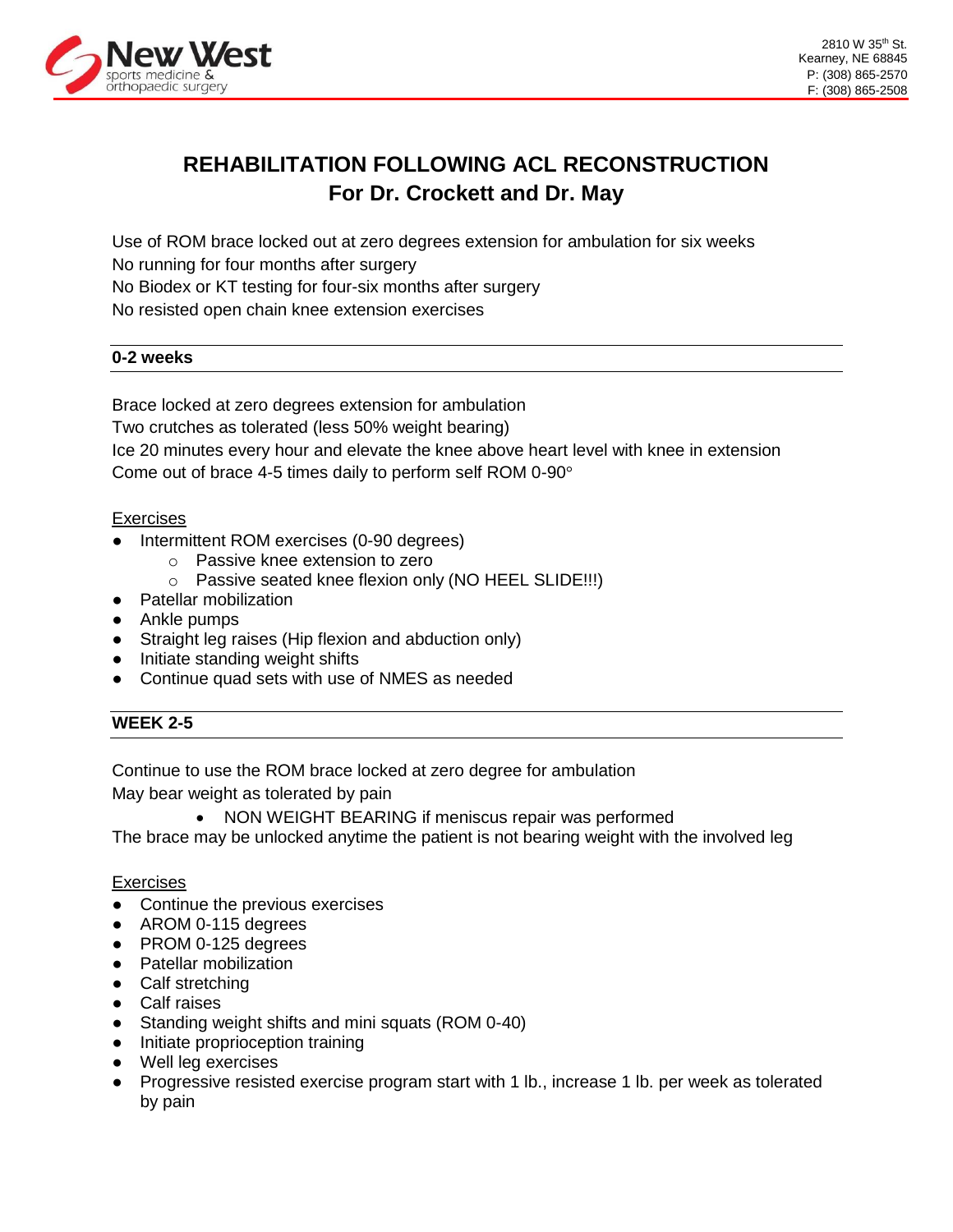#### **WEEK 6-12**

May unlock the brace and start weaning off of ROM brace

- Continue the previous exercises
- AROM 0-125 degrees
- PROM 0-135 degrees
- Bicycle for ROM stimulus and endurance, but no resistance must be pain free
- Initiate gentle hamstring stretching
- Initiate SLR hip adduction as tolerated by pain
- May start hamstring curls against gravity without any resistance as tolerated by pain
	- o may start with 1lb. weight and increase gradually as tolerated by pain
- Leg press (0-60)
- Initiate core strengthening
- Emphasize closed chain exercises:
	- o Step Ups
	- o Mini Squats (0-60)
- Stairmaster if the patient has no patellofemoral pain
- light proprioceptive training: Balance Board or Single Leg Balancing

### **WEEK 13-17**

AROM and PROM to full

- Continue the previous exercises
- Initiate pool water running
- Bicycle/Stairmaster
- Initiate Elliptical
- Proprioception training
- Continue closed kinetic chain strengthening
- Leg press (0-90)
- Mini squats
- Lateral step ups
- Hamstring curls
- Hip Abd/Add
- Wall Squats
- Lunges (stationary)

### **IV. LIGHT ACTIVITY PHASE (MONTH 4-5)**

Isokinetic Test (180 degrees/sec for 5 reps and 300 degrees/sec for 15 reps both for Full ROM) KT 1000 Test-Total Displacement at 15 lb., 20 lb., and 30 lb., Manual Maximal Test For Dr Crockett - the above tests are to be done after **4 calendar months** after surgery For Dr May - the above tests are to be done after **6 calendar months** after surgery

May start straight jogging on a flat, dry surface after 4 calendar months after surgery May initiate plyometric program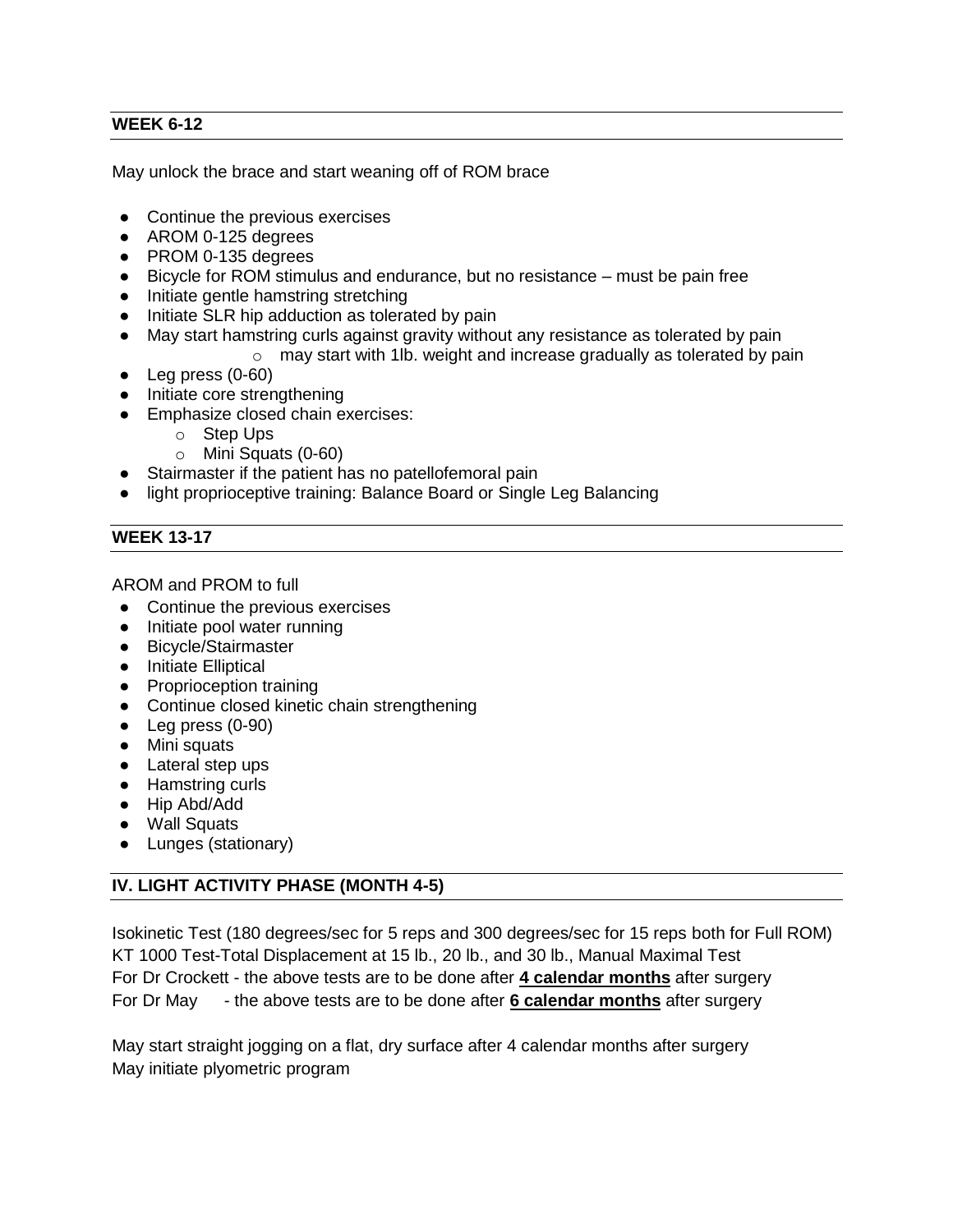#### Exercises:

- Emphasize eccentric quad work
- Continue closed chain exercises, step-ups, mini-squats, leg press
- Hamstring curls and stretches
- Bicycle for endurance
- Pool running (forward/backward)
- Stairmaster
- High speed isokinetics
- Initiate plyometric program
- Straight line interval running program

#### Around five months after surgery:

- Initiate agility program and functional progression drills to tolerance:
	- Carioka
	- Lateral Shuffles
	- Backward Pedaling
	- Hopping drills (start with landing on 2 feet, progress to single leg as appropriate)
- Initiate sport specific training and drills

### **V. RETURN TO ACTIVE PHASE (MONTH 6-9)**

Goals **Achieve maximal strength & endurance** Return to sport activities

- Approval for return to competitive sports activity must be approved by MD. Patient should be able to fully complete the "Clancy Running Program" with no signs of soreness, swelling, or obvious functional movement deficiencies.
- Continue home strengthening program for one year after surgery (3-4 days per week)